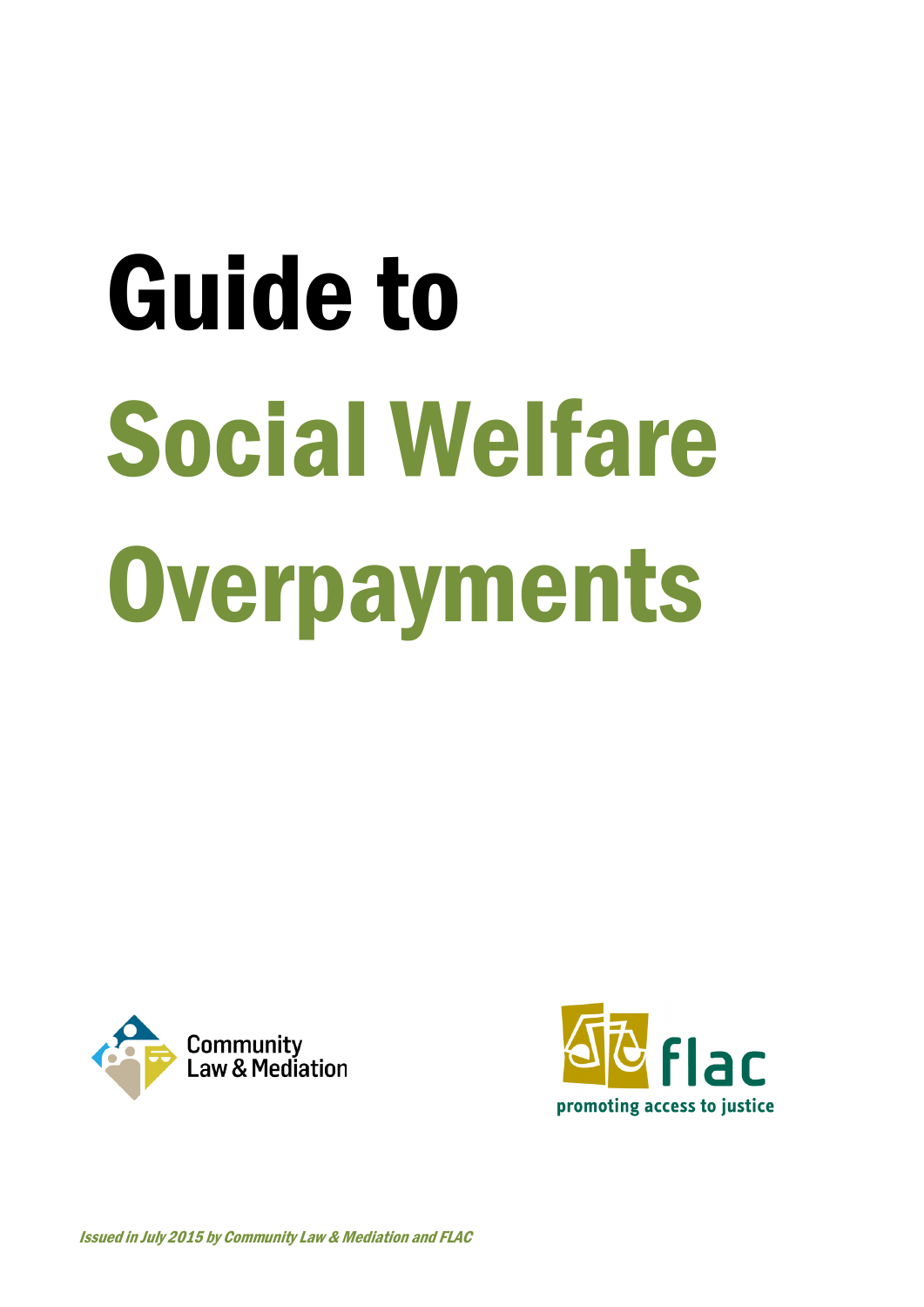# Introduction

This guide summarises, in practical terms, the statutory framework that gives the Department of Social Protection the authority to decide that a claimant has been overpaid, and what steps a claimant might take if disputing such a decision. It then examines the Department's debt recovery powers in the event that the claimant is found to owe a debt. In setting out the guide, we have outlined the important procedural steps and actions to be taken by a claimant to either challenge a decision in the first instance, or alternatively, to reach a sustainable debt repayment arrangement if appropriate.

The guide does not address situations where individuals go to court; that is, prosecution in the case of alleged fraud or civil proceedings taken by the Department to recover a debt.

The guide is divided into three sections.

- 1. Overview of the decision-making process;
- 2. Challenging the decision of the Deciding Officer or Designated Officer [formerly known as Community Welfare Officers];
- 3. Recovery of the debt.
- References to "the Act" refer to the Social Welfare Consolidation Act 2005 [as amended].
- References to "the Regulations" or "S.I. 142 of 2007" refer to the Social Welfare [Consolidated, Claims, Payments and Control] Regulations 2007.
- References to a "Deciding Officer" should be read as including Designated Officers. A Designated Officer refers to officials formerly known as Community Welfare Officers. Designated Officers generally make decisions in respect of claims for payments under the Supplementary Welfare Allowance Scheme.

# Acknowledgements & publication details

#### **Guide to Social Welfare Overpayments - Published in July 2015 © CLM & FLAC** ISBN: 1873 53230 X

**Copyright declaration**: You are free to copy, distribute or display this publication under the following conditions:

- You must attribute the work to CLM & FLAC.
- You may not use this report for commercial purposes.
- You may not alter, transform or build upon this report.

For any reuse or distribution, you must make clear to others the licence terms of this publication. Any of these conditions can be waived if you get permission from CLM & FLAC. Whilst every effort has been made to ensure that the information in this report is accurate, CLM & FLAC do not accept legal responsibility for any errors, howsoever caused.

FLAC and CLM are grateful to all staff and interns who helped prepare this guide. Particular thanks are due to Ciara Murray, CLM's Jane O'Sullivan & Moya De Paor and FLAC's Yvonne O'Sullivan who prepared the content. Our gratitude also goes to Alan Brady BL who provided legal advice via the PILA pro bono register [\(www.pila.ie\)](http://www.pila.ie/).

**Community Law & Mediation**, Northside Civic Centre, Bunratty Rd, Coolock, Dublin 17 Tel: +3531-847 7804 | Fax: +353-1-847 7563 e-mail[: info@communitylawandmediation.ie](mailto:info@communitylawandmediation.ie)  W: communitylawandmediation.ie FB: fb.me/CommunityLawMediation | T: [@CLMirl](https://twitter.com/CLMirl)

**FLAC**, 13 Lower Dorset Street, Dublin 1 Tel: +353-1-887 3600 | LoCall: 1890 350 250 Fax: +353-1-874 5320 e-mail: info@flac.ie | W: www.flac.ie FB: fb.me/FLACIreland | T: @flacireland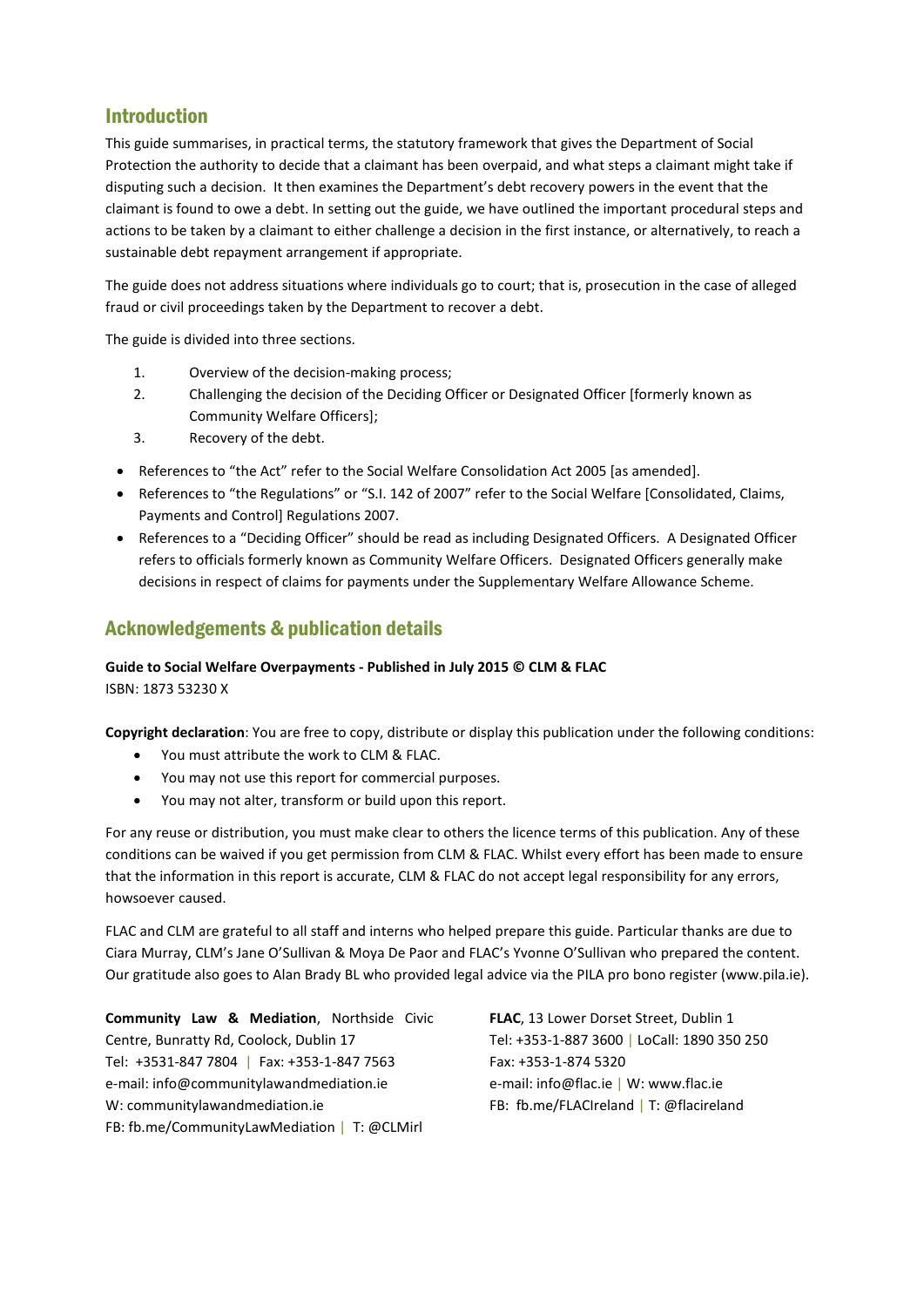# **1. What is an overpayment?**

An overpayment is a debt owed to the Department of Social Protection as a consequence of a decision by a Deciding Officer that a claimant, for a specified period, was not entitled to receive, either in whole or in part, a benefit, assistance or supplement.<sup>[1](#page-2-0)</sup> The recovery of this debt is carried out by Authorised Officers in the Department of Social Protection. An official exercising his or her function as an Authorised Officer is not the same as an official exercising his or her function as a Deciding Officer. (The Deciding Officer and Authorised Officer might be the same person, but the functions in either capacity are quite different. A Deciding Officer, or Designated Officer in the case of Supplementary Welfare Allowance payments, determines a person's entitlement to a payment and from what date that entitlement should take effect, whereas an Authorised Officer's role is to recover a debt due to the Department of Social Protection.)

The circumstances in which a person might be overpaid vary:

- It can be as a result of an **error** on the part of the Department or of the claimant.
- A claimant might not have informed the Department of a **change in circumstances** either intentionally or because the claimant did not believe in good faith that the change had a bearing on his or her entitlement to a payment.
- A person may have knowingly made a **false declaration, or deliberately witheld information,**  in order to obtain a social welfare payment; this act invites an accusation of fraud, which may in turn lead to a prosecution.

In all cases, it is important to establish the facts and circumstances that gave rise to the overpayment, as it may be possible to challenge the Department's decision and/or proposed method of recovery.

#### **2. Communications from the Department of Social Protection**

When dealing with an overpayment, it is important to stress that there are two distinct parts to the proceedings, each involving a letter from the Department to the claimant.

1. **The decision by the Deciding Officer:** The first letter will be a revised decision issued by a Deciding Officer, whereby it will be asserted that the claimant was not entitled to a payment for a particular period for specific reason/s. The effect of the revised decision is that the claimant is found to have been overpaid a social welfare payment. *This decision may be appealed to the Social Welfare Appeals Office*. See below Part 2 of this guide, 'Challenging the decision of the Deciding Officer'.

The revised decision by a Deciding Officer is the most important document when deciding if money is owed to the Department, as any subsequent action by the claimant, or the

<span id="page-2-0"></span> $1$  Refer to Sections 301, 302, and 335 to 338 of the Social Welfare Consolidation Act 2005 [as amended].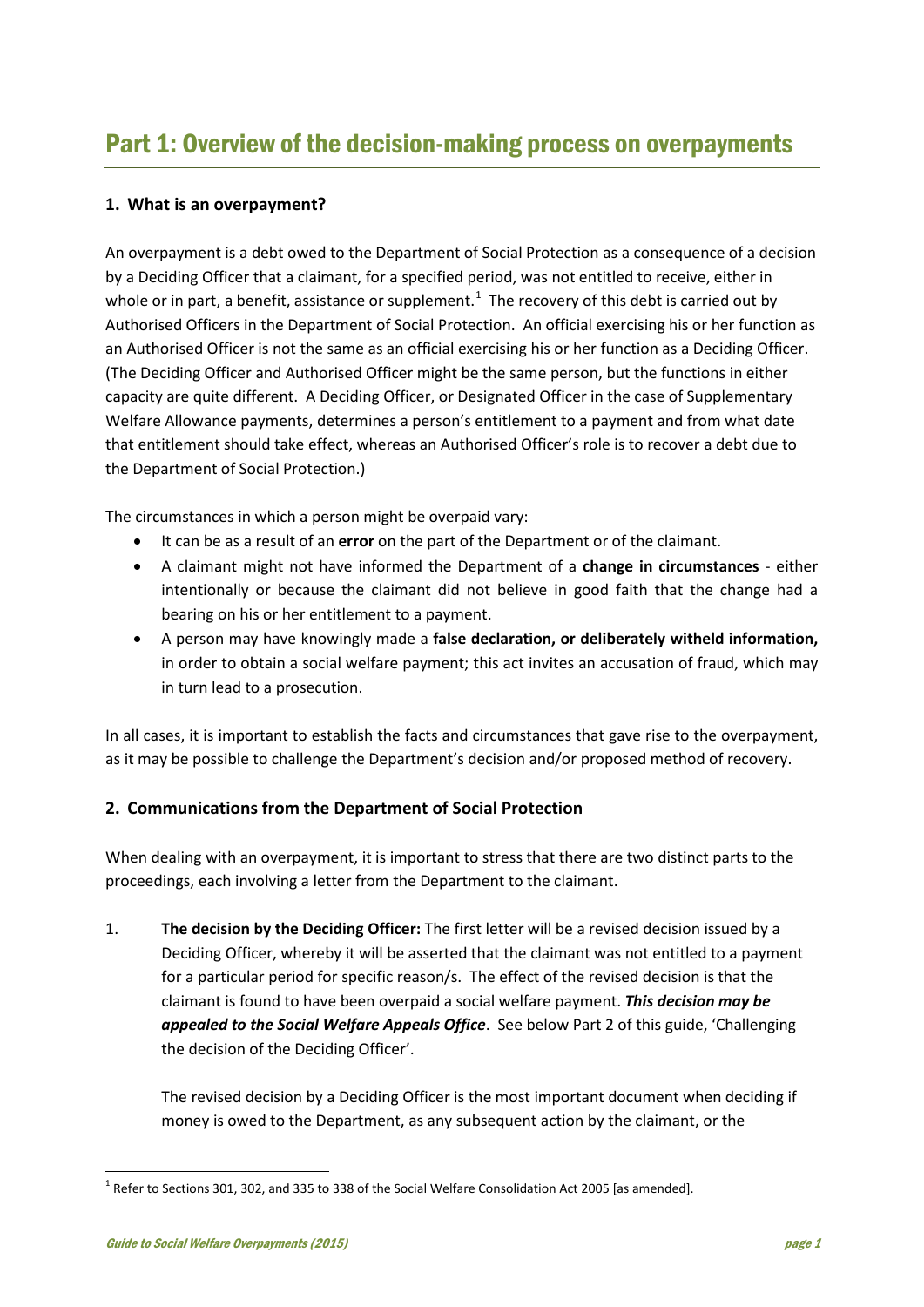Department, flows from this decision. For this reason a claimant should consider whether he or she has any grounds of appeal before agreeing to repay the stated debt.

2. **The debt recovery letter:** The second letter concerns how the Department proposes to recover the debt. An Authorised Officer issues this letter. Legally, the claimant must be given the opportunity to comment on the proposed method of recovery before any action is taken. <sup>[2](#page-3-0)</sup> The Department Guidelines deal with the issue as follows:

> *In all cases, the person must be informed of the Department's intention to make ongoing deductions from a social welfare payment and offered the opportunity to give his/her views on the proposal. Any views offered by the person should be considered before deductions are made from a social welfare payment.*

The claimant may dispute any decision with regard to the proposed method of recovery, but **there is no right of appeal on this issue to the Social Welfare Appeals Office**. See Part 3 of this guide below, 'Recovery of the debt'.

This second letter presumes that the matter of the claimant's liability is settled, that the decision of the Deciding Officer is not being challenged by way of an appeal to the Social Welfare Appeals Office.

Unfortunately, it is common practice for the Department to issue both letters on the same date. This means that a person may respond to the debt recovery proposal rather than seek advice on any potential grounds of appeal on the decision of the Deciding Officer. Also, while it is unusual, it is not unheard of that the Department commences recovery of a debt without first issuing a revised decision by a Deciding Officer. In this case, a claimant should insist **in writing** that a decision by a Deciding Officer be issued in order that the option of an appeal can be considered.

# **3. The revised decision of the Deciding Officer**

The assessment of an overpayment is about whether a claimant is entitled to a social welfare payment. Accordingly, this requires a decision from a Deciding Officer in the first instance. This is called a **revised decision**. The Deciding Officer has the power to change a previous decision where new facts come to light and/or where there has been a mistake in the law.<sup>[3](#page-3-1)</sup>

It is the **retrospective effect** of revised decisions – in other words, the fact that the decision applies to events which happened before the decision was made – that can result in overpayment. For example:

• A person is awarded Carers Allowance from a date in 2012. At the time of making the claim, that person satisfied the relevant statutory conditions for the allowance and was working 15 hours per week in addition to providing full-time care. In 2013, the claimant increased her hours of paid work to 20 hours per week, but did not notify the Department. In 2014, the

<span id="page-3-1"></span><span id="page-3-0"></span><sup>&</sup>lt;sup>2</sup> See Article 242 of Statutory Instrument 142 of 2007.<br><sup>3</sup> Section 301 of the Act gives Deciding Officers the authority to issue revised decisions. Section 302 of the Act authorises Deciding Officers to determine from what date the revised decision should take effect. Sections 324 and 325 of the Act refer to the equivalent powers of Designated Officers.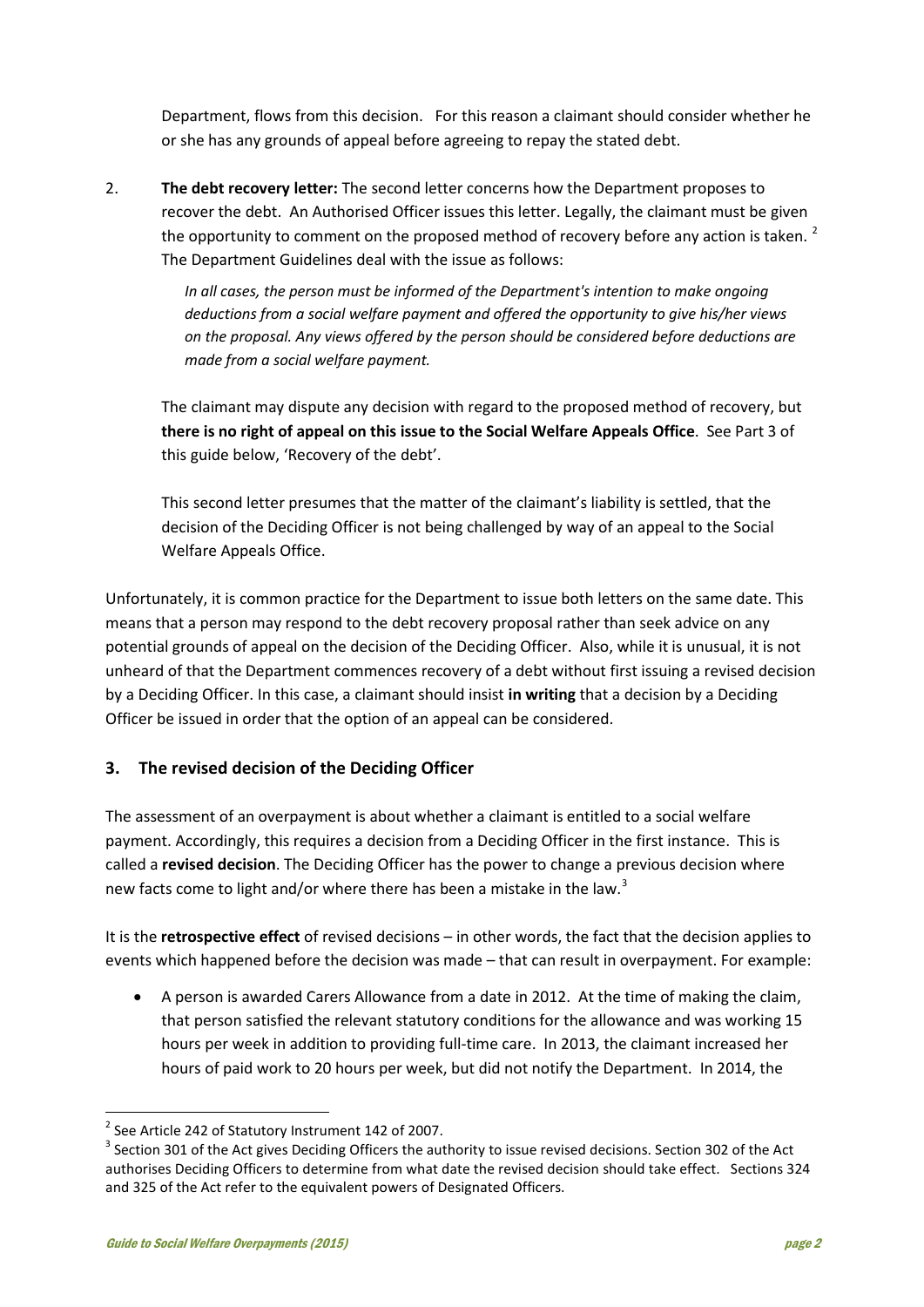Department became aware of the claimant's change in circumstances, and issued a revised decision with effect from the date in 2013 when the claimant's circumstances first changed. In issuing the decision, the Deciding Officer would assert that from a date in 2013 the claimant ceased to be entitled to Carers Allowance for the reason that she was working in excess of the hours permitted by the statute. As a result, the person will be found to have incurred an overpayment.

A revised decision might have one of the following statutory references:

*This decision is made in accordance with s. 302 [a] of the Social Welfare Consolidation Act 2005 [as amended]* 

or

*This decision is made in accordance with s. 302 [b] of the Social Welfare Consolidation Act 2005 [as amended]* 

- If reference is made to **Section 302 [a]** of the Act, the Department is claiming that the overpayment arose due to an act of fraud on the part of the claimant.
- If the reference is to **Section 302[b],** the Department is asserting that new facts/evidence show the person was not entitled to a payment from a particular date and as a consequence he or she has incurred an overpayment. There is no accusation of wrongdoing in this instance.

Where a decision is made under Section 302 [a], the Department may decide to refer the matter for prosecution. However, not all cases are prosecuted where there is an accusation of fraud – you should refer to the Department guidelines for prosecution [\(http://bit.ly/DSPprosec\)](http://bit.ly/DSPprosec). Please note that you can proceed with appeals to the Social Welfare Appeals Office separate to any action the Department may or may not take on prosecution.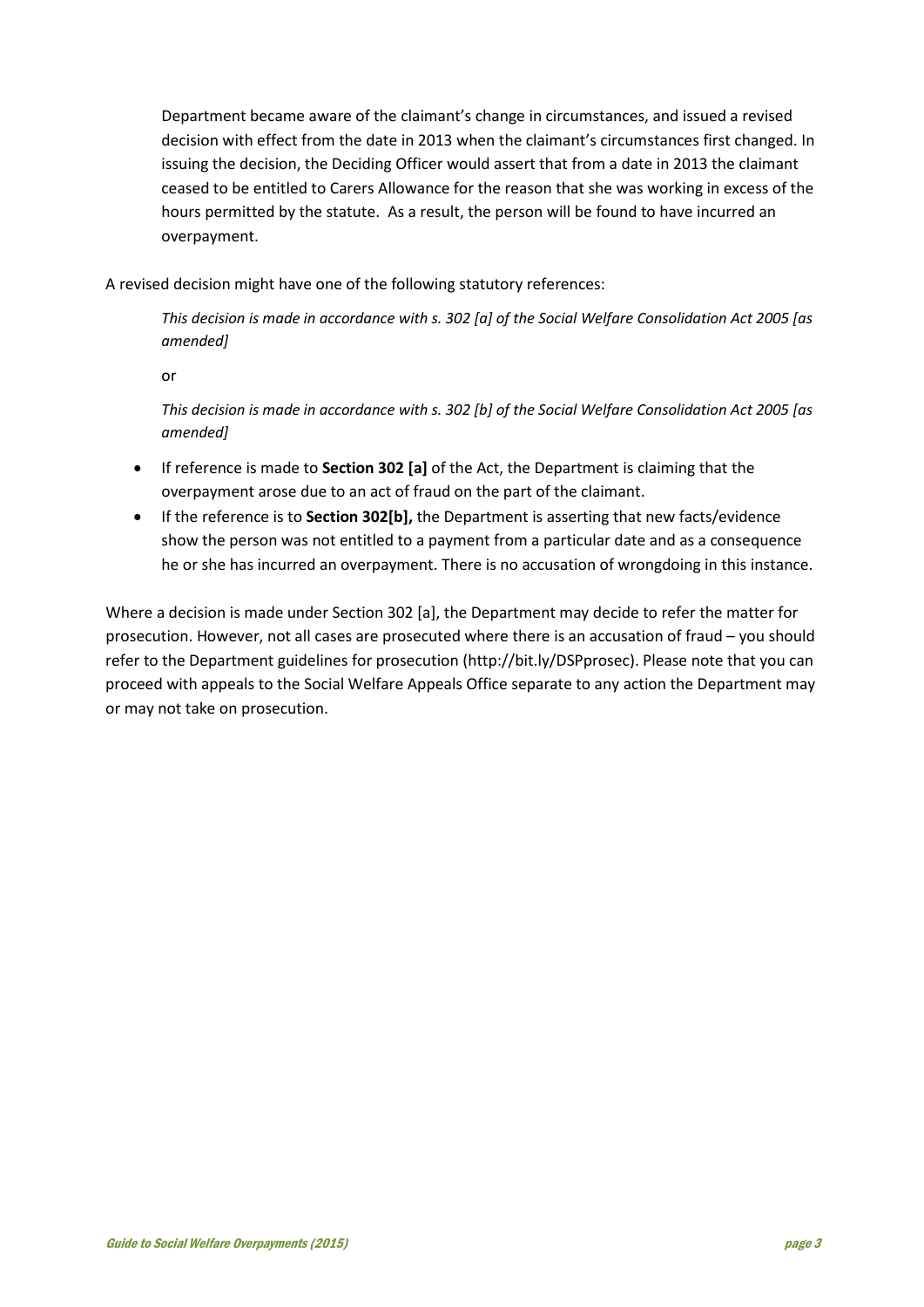# Part 2: Challenging the decision of the Deciding Officer

As mentioned, the decision of a Deciding Officer may be appealed to the Social Welfare Appeals Office, whereas the decision of an Authorised Officer, who is the official responsible for recovering the money owed, may not. The Appeals Office has consistently confirmed that it has the power to decide on whether or not it is reasonable for the Department to issue a retrospective decision in any given case. We advise claimants and advocates to refer to the Appeals Office's Annual Reports for comment and examples of cases concerning overpayments.<sup>[4](#page-5-0)</sup>

# **1. Steps involved in challenging the decision of a Deciding Officer**

In many instances, if a claimant has received a decision from a Deciding Officer that he or she has been overpaid, he or she would be well advised to submit a **notice of appeal** to the Social Welfare Appeals Office in order to maintain his or her position. This will grant the time needed to request evidence of the overpayment, make a Freedom of Information request for the claimant's file, and allow him or her to obtain advice. If at a later stage it is deemed advisable to settle the case, an appeal may be withdrawn by submitting written notice to the Social Welfare Appeals Office.

Below is a list of steps involved in challenging the decision of the Deciding Officer:

- You will find FLAC's guide on "How to Make a Social Welfare Appeal" at [http://bit.ly/SWAOguide.](http://bit.ly/SWAOguide)
- In addition to submitting an appeal to the Social Welfare Appeals Office, the claimant should **write to the Authorised Officer**, who is the official who has proposed the method of debt recovery. In this letter, the claimant should request that the Department take no action to recover the debt as the matter is awaiting adjudication by an Appeals Officer.
- An **appeal** should be submitted to the Appeals Office **within 21 days of the date of the Deciding Officer's decision**. In the past, the Appeals Office has been flexible about this timeframe, but accepting late appeals is at the discretion of the Chief Appeals Officer. For this reason, if an appeal is being made after the 21-day deadline, the claimant is advised to write to the Appeals Office and request that the appeal is accepted, giving a written explanation for the delay.
- You can download an **appeals form** from the Appeals Office website or get one from a local Intreo or Social Welfare office.

As well as setting out the grounds of appeal, on this appeals form the claimant (now called the appellant, as he or she is making an appeal) should request **an oral hearing**: This provides the opportunity for the appellant to state his/her case in person and for the Appeals Officer to gauge the credibility of his or her claims. This is particularly relevant in overpayment cases, where it is often difficult to adequately articulate the appellant's circumstances in writing.

• Seek **all records relating to the claim** and **the decision**: The appellant is entitled to access the evidence/facts/law on which the Department relied when making its decision. Thus he or she can look for all records related to the claim under the **Freedom of Information Act**.

The appellant should contact the Department in writing, specifying the request for records and stating that **the request is being made in accordance with the provisions of the Freedom** 

<span id="page-5-0"></span><sup>&</sup>lt;sup>4</sup> See in particular the annual reports for 2007, 2011, 2012 & 2013 on the Appeals Office website.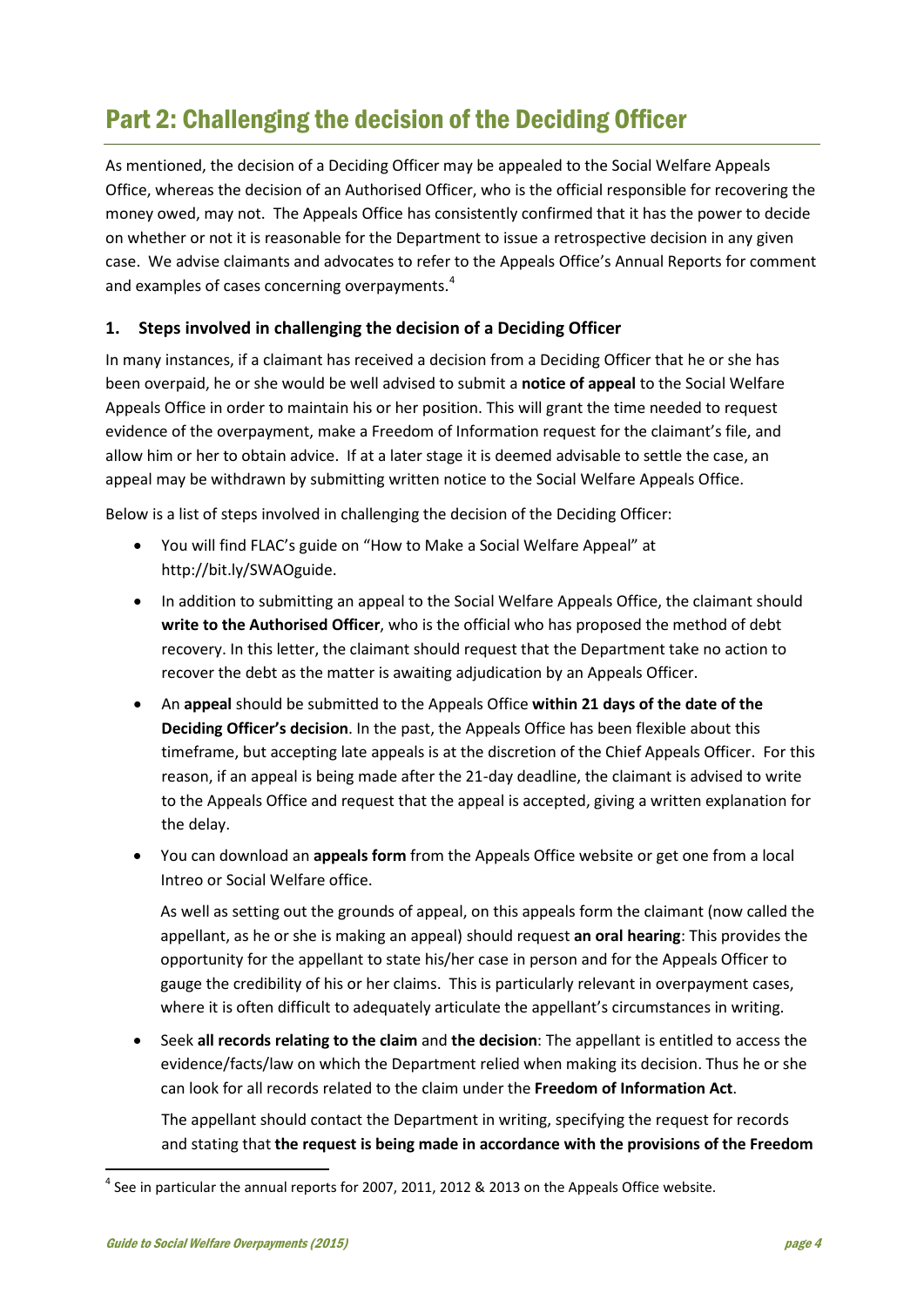**of Information Act**. The letter should provide all personal details [such as name, address, PPS No], the date, and a heading "Notice of Appeal/Freedom of Information Request". You can download FLAC's guide to the Freedom of Information Acts, which contains a template letter for this purpose: [http://bit.ly/FOIguide15.](http://bit.ly/FOIguide15)

• Where possible an appellant should **seek independent advice**. Any advocate assessing the merits of a case should examine the facts [are they in dispute?], any mitigation, potential error or negligent administration, and any risks to the appellant/claimant. Detailed written submissions should be made where possible. Organisations that may be able to provide assistance include: Citizens Information Centres; the Money Advice and Budgeting Service, as the matter relates to a debt; and independent law centres (see end of guide for full list).

An appellant may seek **legal advice on a civil matter** from the State's network of law centres run by the Legal Aid Board [\(http://bit.ly/LABsite\)](http://bit.ly/LABsite), provided he or she passes a financial means and a merits test. Please note, however, that the Legal Aid Board will not represent appellants as civil legal aid is not available for social welfare appeals. However, if an appellant engages a private solicitor or representative then the Appeals Officer may, at his or her discretion, grant limited costs (up to €50) to cover expenses on the day of the appeal hearing. You can also read more at FLAC's guide to applying for civil legal advice at [bit.ly/CLAflacsheet](http://www.flac.ie/publications/civil-legal-aid-guide/)

# **2. Grounds of appeal – what will an Appeals Officer examine?**

In the first instance, an Appeals Officer will wish to establish **whether the facts in the case are in dispute**. For example, based on new facts/evidence the Department decides that a claimant in receipt of One Parent Family Payment was cohabiting for a specified period and therefore was not entitled to the payment. As a consequence, the Department finds the claimant liable for an overpayment – which is a debt owed to the Department. The claimant rejects the Department's decision, asserting that she was not cohabiting during the period in question. In this case the facts are in dispute.

If the facts as stated by the Department are not in dispute, the claimant will need to convince the Appeals Officer that he or she acted in good faith and that there was no wilful concealment of fact. Put plainly, the Appeals Officer will need to be satisfied that the evidence does not show that the claimant set out deliberately to conceal information from the Department in order to qualify for a social welfare payment.

If the facts are not in dispute and the Appeals Officer finds that the Appellant acted in good faith, then the Appeals Officer will then consider any mitigating factors, which might include:

- **The Appellant's story**: There is no 'one size fits all' in these cases. The Appeals Officer will quite simply want to hear the claimant's side of the story.
- **Knowledge:** Being unaware of the rules or the law is not in itself a defence; however, if an Appellant can demonstrate that he or she could not reasonably have been expected to know about the effect of a particular condition/circumstance, this can be used in mitigation.
- **Administration of claim**: Did the Department act properly in continuing to make the payment? In other words, were there adequate control/review mechanisms in place in order to avoid a claimant inadvertently incurring an overpayment? For example, if the Department was informed that a claimant was leaving the country for an extended period but continued to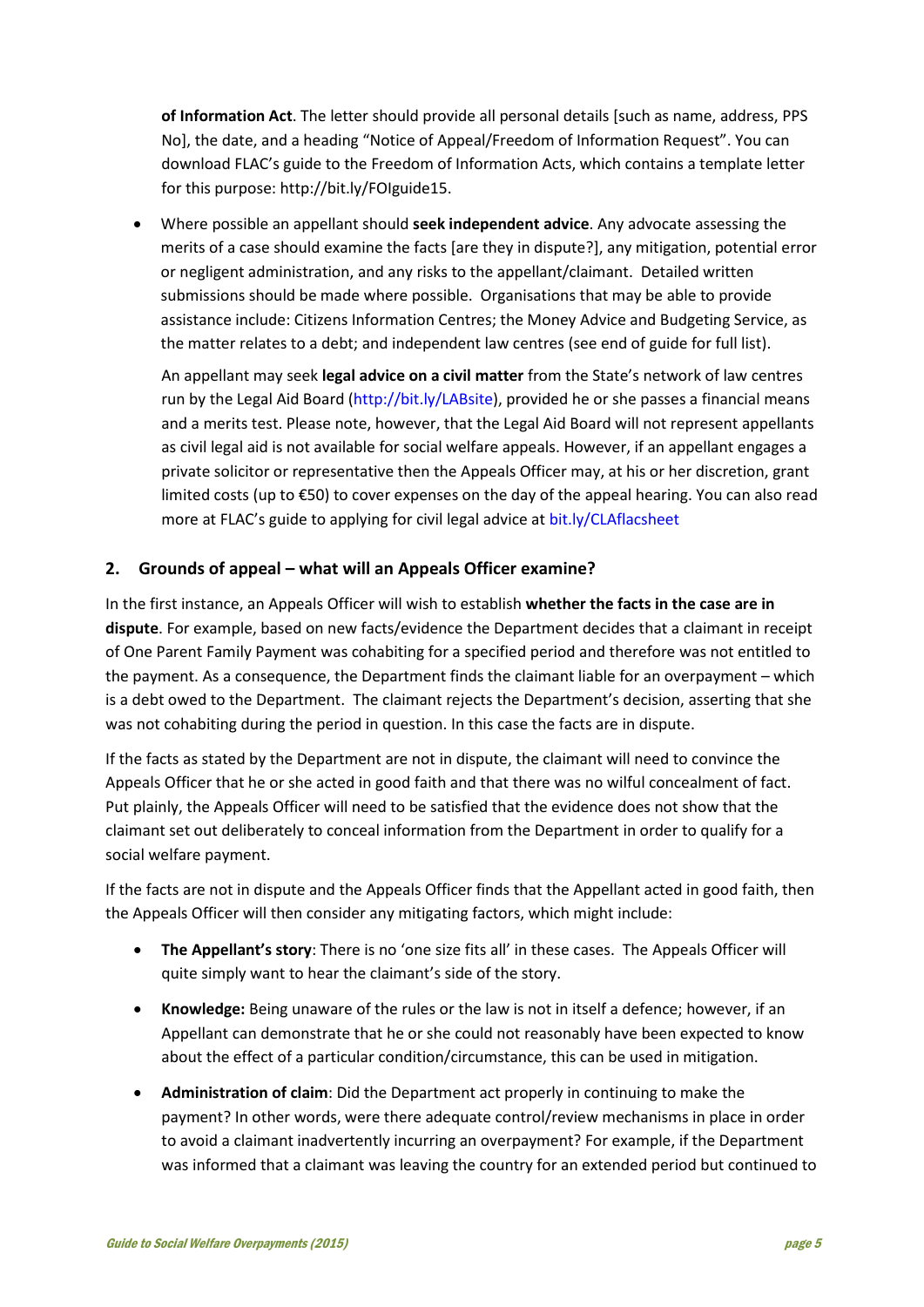issue social welfare payment, and on return deemed the person to be overpaid, this was clearly due to the Department's inaction. However, in these circumstances the Appeals Officer may also question the Appellant's inaction; in other words, did the claimant continue to claim a payment in the full knowledge that he or she was not eligible?

- **Appellant's capacity:** Are there any health or education issues that might have had a bearing on the Appellant's position at the time when the overpayment occurred (for example, was he or she too sick to realise s/he was being overpaid or to be able to do anything about it)?
- **Entitlement to another payment**: Would the Appellant have been entitled to another payment during the same period? Legally this is a matter that should be addressed when determining the amount of debt to be recovered, but an Appellant should raise this if relevant on appeal.
- **The size of the overpayment**: Larger overpayments arguably invite greater scrutiny by the Department because of the potentially devastating consequences for the Appellant. An Appeals Officer will seriously consider whether the Department's decision was proportionate and reasonable given all the facts/circumstances of the case.
- **Financial circumstances:** An Appeals Officer may consider the extent to which the appellant will be affected by the consequences of the Deciding Officer's decision; that is, will recovery of the debt cause a degree of financial hardship that is unwarranted or unreasonable. For this reason it is advisable that an appellant prepare detailed evidence of their financial circumstances for submission on appeal (see Part 3 below, under section 2, 'Responding to the Department's proposal to recover the debt').

Appeals Officers have considerable power and discretion with respect to deciding from what date a Deciding Officer's decision should take effect. As well as examining the particular circumstances of an Appellant, the Appeals Officer will wish to consider the degree to which either party should be held to account for failing to meet their respective obligations. This can include the Department's duty to provide adequate information or to maintain a claim, or the Appellant's obligation to disclose a change of circumstances. In summary, the Appeals Officer tries to decide whether it is fair and reasonable that the Deciding Officer made a retrospective decision with the effect that a person is found liable for a debt. The 2013 Appeals Office Annual Report is interesting in this respect:

*Where the Deciding Officer is satisfied that there was no fraudulent intent on the person's part, they have discretion under the law as to the date from which the revised decision takes effect having regard to the circumstances of the case.*

*This has implications for the amount of the overpayment that is assessed against the person. In my 2011 annual report I reported that it was not immediately obvious to Appeals Officers that sufficient consideration was given by Deciding Officers to the circumstances of individuals cases in determining the date from which a revised decision should take effect. This issue continues to present as a problem.*

(Social Welfare Appeals Office *Annual Report 2013*, page 22)

If an Appellant is successful, the debt is cancelled. If the appeal is unsuccessful, the Department can proceed with recovery of the debt – see the next section.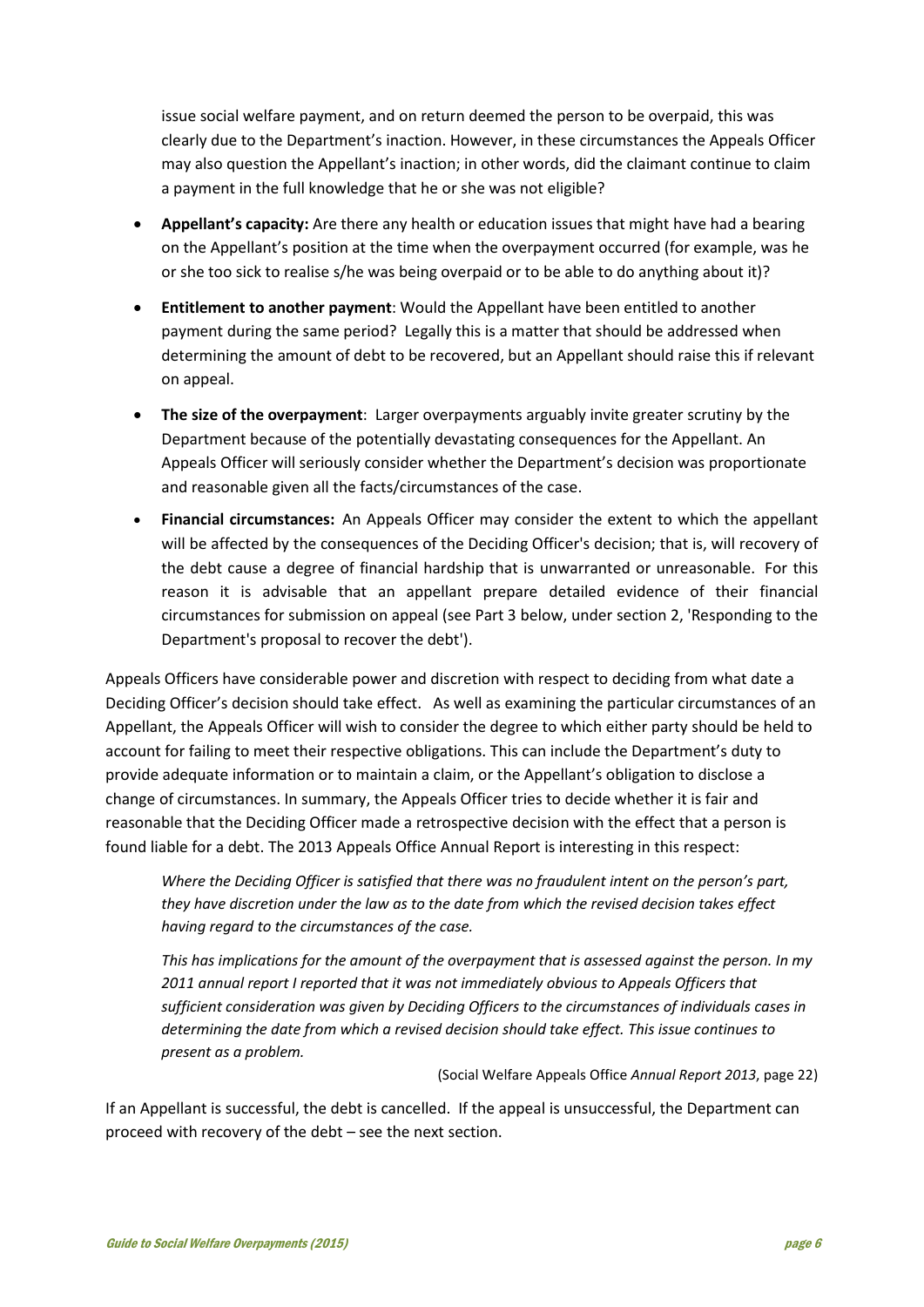# Part 3: Recovery of the debt

If an overpayment must be repaid to the Department, either because the claimant did not appeal the decision of the Deciding Officer or the claimant's appeal did not succeed, the matter will then be handled by a Department official authorised to recover debt known as the Authorised Officer.

The Department has extensive recovery powers, set out in the Social Welfare Consolidation Act and in Regulations issued by the Minister for Social Protection.[5](#page-8-0) The Department's *Guidelines on the Recovery of Debt* [February 2013] provides a useful reference, and are available on the Department website at:<http://bit.ly/OPguide> (you should ignore any pop-ups on the website requesting passwords and click 'OK', you should be brought to the Department website).

# **1. The Department's obligations before debt recovery commences**

Before a decision is made on how the debt is to be recovered, the Department must:

- Inform the person of the **factors that gave rise** to the overpayment
- Inform the person of the **proposed method of recovery**
- Provide the person with an opportunity to submit a **response** to the recovery proposal, which may include facts/evidence relevant to capacity to pay.
- Consider any views/facts/circumstances put forward by the debtor **before** any deduction is made.

# **2. Responding to the Department's proposal to recover the debt.**

When a claimant receives a letter from the Department, he or she may be satisfied with the recovery terms; that is, the amount of the debt and the proposed method of recovery. Alternatively, the claimant might not know what the debt refers to, may query the amount, and may regard the proposal to recover the debt as unsustainable.

If the amount of the overpayment is undisputed, the next matter to be dealt with is how much is to be recovered on a weekly/monthly basis. The Department will generally propose the maximum amount that the law permits [see below under section 3]. If the claimant cannot afford this amount, he or she will need to submit credible evidence that it is unreasonable.

#### **Negotiating a repayment plan**

• Before entering into any agreement on repayment, the claimant is advised to write to the Department requesting all records that relate to the debt, if this has not already been done during the appeals process.<sup>[6](#page-8-1)</sup> He or she should stipulate that the request is being made in accordance with the provisions of the Freedom of Information Act. He or she should also ask

<span id="page-8-0"></span> <sup>5</sup> Part 11 of the Social Welfare Consolidation Act 2005 [as amended]. Part 9 of the Social Welfare [Consolidated Claims, Payments and Control] Regulations 2007, Statutory Instrument 142 of 2007, as amended by Statutory Instrument 392 of 2011, Statutory Instrument 461 of 2011, Statutory Instrument 498 of 2011, and Statutory Instrument 24 of 2013.

<span id="page-8-1"></span> $6$  The request for records should include, but not be limited to, the decision of the Deciding Officer setting out the reasons for the overpayment, any relevant reports by a Social Welfare Inspector, any records detailing recovery actions to date if relevant. If the claimant has already unsuccessfully appealed the Deciding Officer's decision, he or she may already have the relevant records.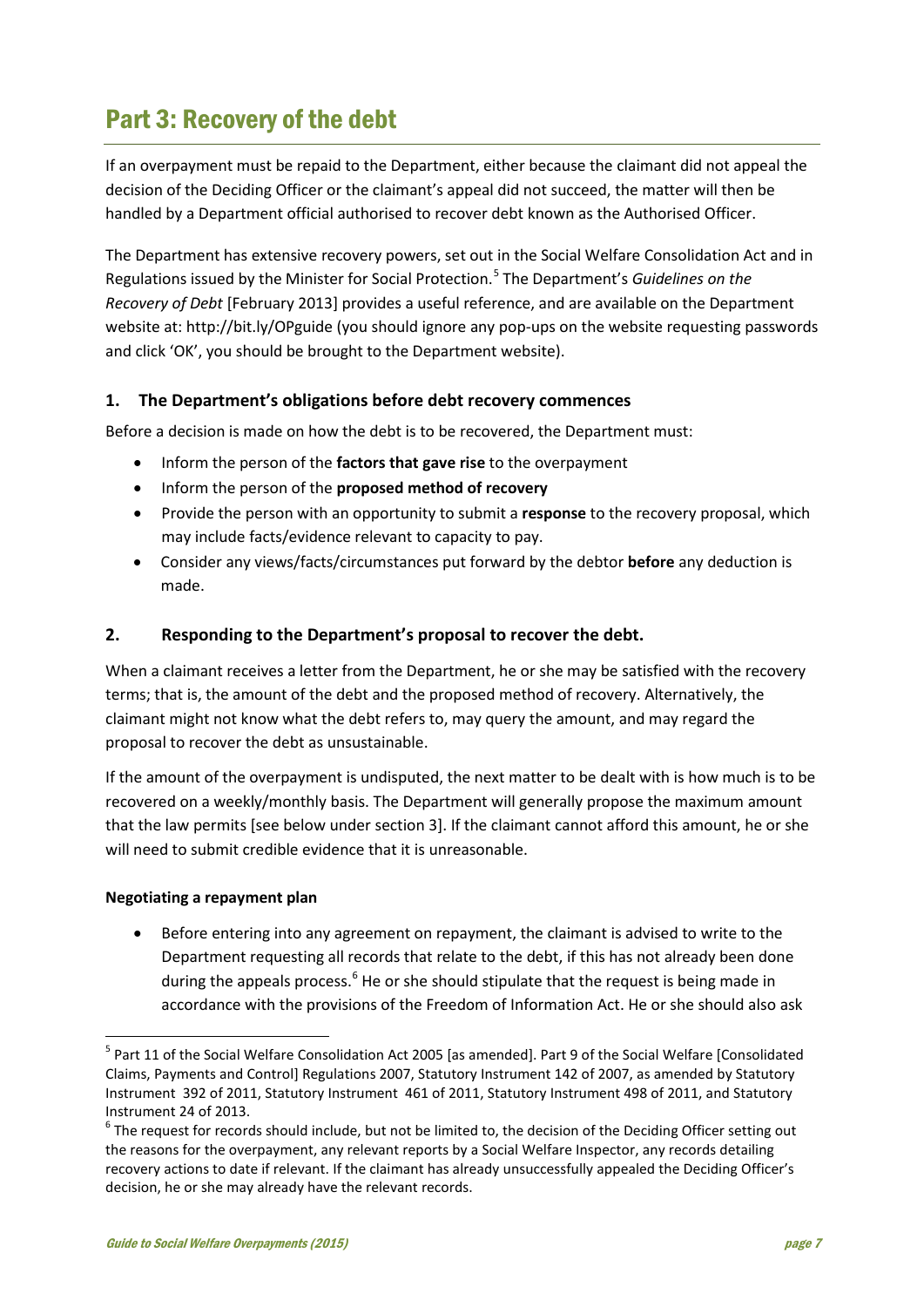that any action to recover the stated debt be deferred until such time as these records are made available, allowing him or her to respond to the Department's proposal on an informed basis.

- Before making a proposal to the Department, it is crucial that a person considers **capacity to pay**; that is, the amount can he or she realistically pay on a weekly basis without causing undue hardship. If the amount that the claimant can pay is less than what is being sought by the Department, he or she will have to provide credible evidence that the amount sought is unreasonable in the circumstances. In this regard, the claimant might seek advice from the Money Advice and Budgeting Service (MABS)<sup>[7](#page-9-0)</sup> on budgeting and drawing up a Standard Financial Statement (SFS), which can be submitted as evidence of the claimant's financial circumstances together with relevant supporting documentation.
- In the event that a claimant has already entered into an agreement which is proving unsustainable, he or she should write to the Department proposing an **alternative repayment plan**. Here the claimant should outline precisely why the original proposal is unreasonable, set out the facts and circumstances relevant to his or her capacity to pay, and provide an alternative repayment figure. There must be clear evidence of why he or she is unable to pay**.**  It is worth noting that the Department is obliged not to cause undue financial hardship to the claimant.<sup>[8](#page-9-1)</sup>
- Finally, when making a proposal to the Department, the claimant should request that the Department respond to the proposal, in writing, to:
	- [a] confirm acceptance of the claimant's repayment offer, or if rejecting the offer,
	- [b] to provide written reasons for so doing.

# **3. How much can the Department recover at source without the claimant's consent?**

#### **3.1 Deductions from Social Welfare Payments**

The Act provides that the amount that the Department can recover at source - in other words, from any benefit or payment the claimant is receiving - shall not "exceed 15 per cent of the weekly rate of benefit or assistance to which the person concerned is or becomes entitled." <sup>[9](#page-9-2)</sup>

This means that the Department **may deduct up to 15% of a claimant's personal rate of social welfare without seeking his or her consent before it is paid out.** However **it should be noted that the Department can actually look to recover more than 15%, but only if the claimant decides to consent in writing.** People should seek advice before signing and consenting to any such agreement.

• The power to deduct at source only applies to the payment to which the claimant concerned is personally entitled. This means that amounts cannot be recovered from increases paid in respect of any dependants. In the case of Child Benefit, **deductions cannot be made unless the debt relates to a Child Benefit overpayment**.

<span id="page-9-0"></span>See resource section at end for contact details for MABS.

<span id="page-9-1"></span><sup>8</sup> Article 245 [1][ii] of Statutory Instrument 142 of 2007 [as amended]. See DSP *Guidelines on Recovery of Debt* (link in resource section at end of guide).

<span id="page-9-2"></span>Section 341 [7A] of Social Welfare Consolidation Act 2005.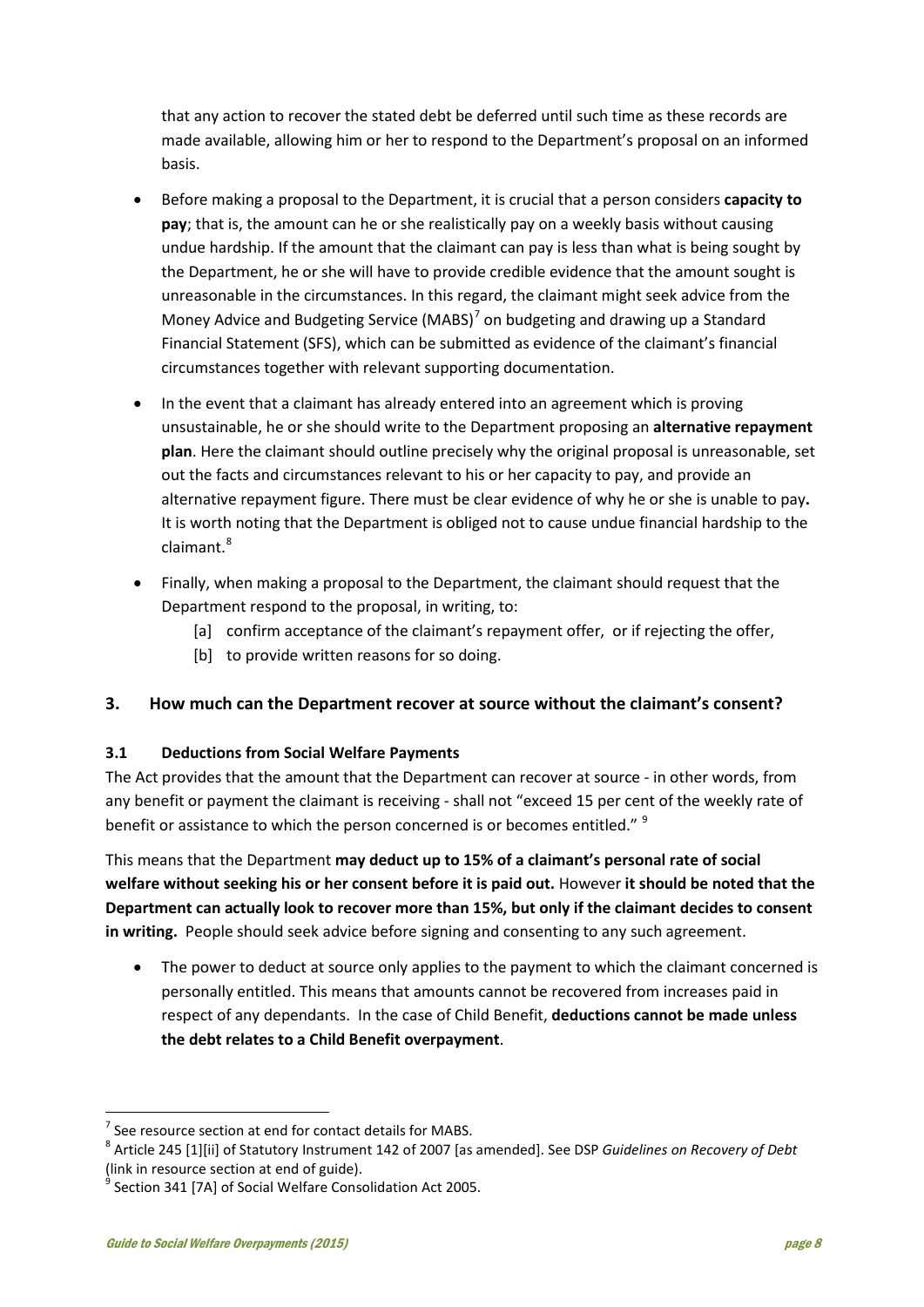- There is no minimum amount that the Department must recover on a weekly basis. Therefore, where a person can prove that he or she does not have the capacity to pay 15% of the social welfare payment, the Department should consider this evidence before proceeding to deduct the maximum (amount) at source. See part 3.2 below on 'Insufficient income to meet basic needs' and also the 2007 Regulations, which provide that the Department of Social Protection must have regard to a person's "ability to repay".<sup>[10](#page-10-0)</sup>
- If a person is due to be paid arrears on a social welfare payment, the Department has the authority to withhold any arrears and use them towards paying the outstanding overpayment debt. In circumstances of financial hardship, a claimant may be able to make a case that not all the arrears should be withheld.

# **3.2 Insufficient income to meet basic needs**

If the Department deducts the full 15% from a person's social welfare payment, this will in many cases mean that the person's income falls below the relevant Supplementary Welfare Allowance rate.<sup>[11](#page-10-1)</sup> Ordinarily, a claimant in these circumstances would be regarded as having insufficient means to meet basic needs and would therefore be potentially eligible for assistance under the Supplementary Welfare Allowance scheme. However, if the Department is recovering a debt by reducing a person's social welfare payment, that person will not be entitled to apply for Supplementary Welfare Allowance to 'top-up' his or her income. More specifically, while the law does not dispute that the claimant has insufficient income in these circumstances, the claimant is not allowed to make a claim for Basic Supplementary Welfare Allowance if the shortfall in income is caused by the recovery of an overpayment. [12](#page-10-2)

While a claimant in these circumstances is not barred from making a claim for an Exceptional Needs Payment or a Supplement, a simpler course of action would be to renegotiate the repayment terms in order to ensure that the claimant has sufficient income.

# **3.3 Recovering money from a person's earnings and/or accounts in financial institutions**

The Social Welfare and Pensions (Miscellaneous Provisions) Act 20[13](#page-10-3)<sup>13</sup> authorises the Department to recover overpayments by way of "attachment" of a person's earnings and/or of any monies held in a financial institution(s) including banks, building society's, trustee savings banks, credit unions, post office savings accounts or any other body the Department prescribe. This would apply in circumstances where a person failed to enter into an agreement to repay a debt due to the Department. The legislation refers to the Department's power to recover up to 15% of a person's net weekly earnings, providing it shall not cause the person to become eligible for Supplementary Welfare Allowance.

<span id="page-10-1"></span><span id="page-10-0"></span><sup>&</sup>lt;sup>10</sup> Article 245 [1][ii] of Statutory Instrument 142 of 2007.<br><sup>11</sup> Supplementary Welfare Allowance is payment to persons whose means are insufficient to meet their needs. Section 189 of the Act establishes the legal principle that a person's means shall not fall short of their needs. The minimum means deemed necessary to meet needs is the rate of Supplementary Welfare Allowance for which a particular household would be eligible if it had no other means.

<span id="page-10-2"></span><sup>&</sup>lt;sup>12</sup> Section 341 [7C] of the Act [as amended by Section13 of the Social Welfare Act 2012] explicitly precludes a person from making a claim for basic Supplementary Welfare Allowance.<br><sup>13</sup> Section 15 of the Social Welfare and Pensions (Miscellaneous Provisions) Act 2013.

<span id="page-10-3"></span>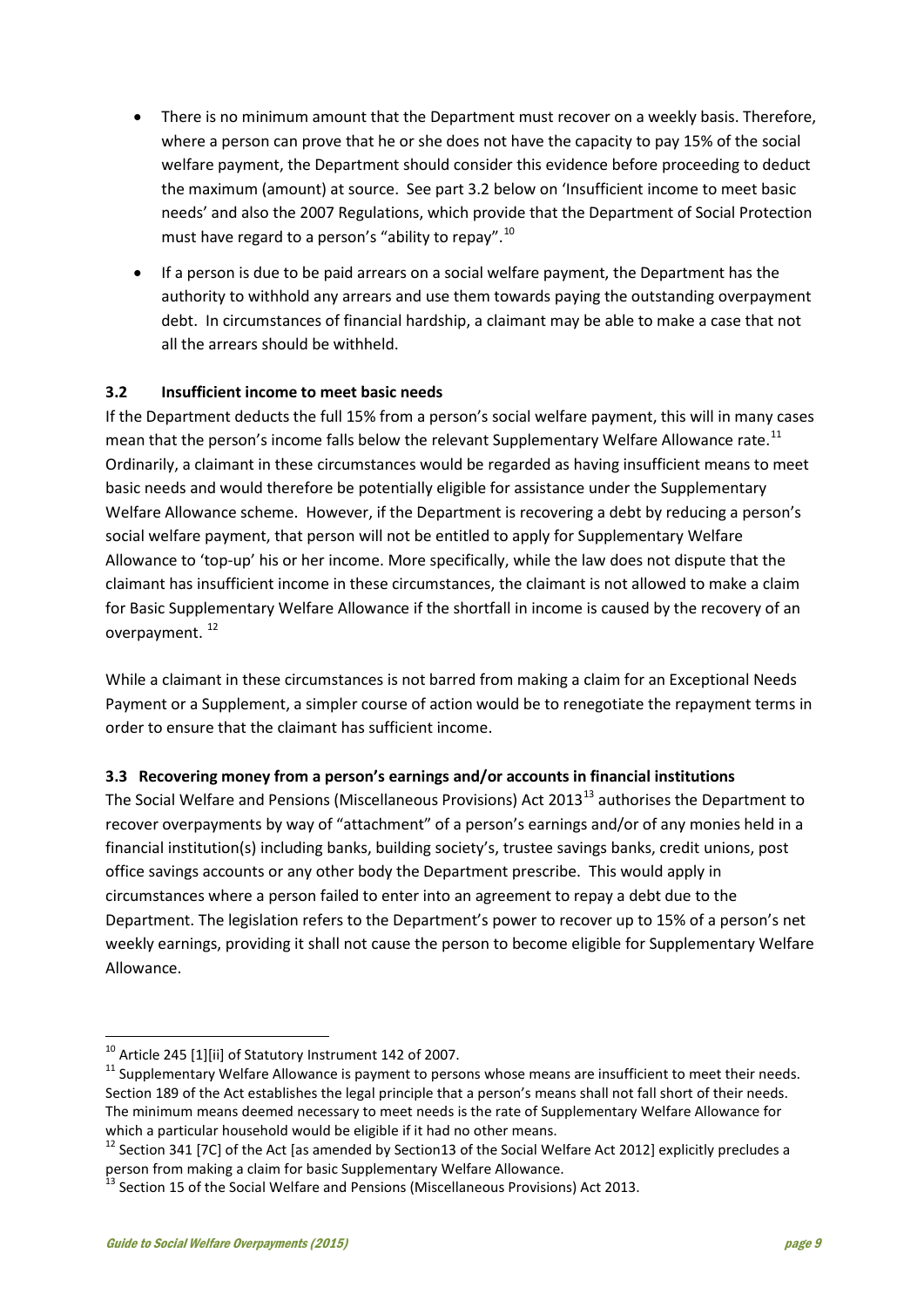Legislation has also been passed to allow the Department to recover debts from a person's statutory redundancy payment  $^{14}$  $^{14}$  $^{14}$  and from personal injuries compensation awards.<sup>[15](#page-11-1)</sup>

# **4. The power to cancel or reduce the debt**

As outlined above, a person may be able to successfully challenge the decision of the Deciding Officer in the first instance. This can be either on the basis of a dispute about the facts and/or where there are sufficient mitigating circumstances to warrant a revised decision which has the effect of cancelling the debt. In all other cases where the debt falls due, the Department may reduce or cancel a debt in certain limited circumstances. Section 342 of the Act explicitly refers to this power and leaves it to be spelled out in Regulations what rules should be applied when considering reducing or cancelling a debt. It is important to state however, that in circumstances where the Department asserts that the debt arose because of wrongdoing on the part of the claimant, certain options to reduce and/or cancel a debt are not available.<sup>[16](#page-11-2)</sup>

#### **4.1 Error or failure to act**

An overpayment may be reduced or cancelled in the following circumstances, explained by Statutory Instrument 142 of 2007:

#### *Reduction or cancellation of sum to be repaid*

*246. (1) The amount of an overpayment to be repaid may be reduced or cancelled where the overpayment arose because of –* 

*(a) a failure by the Department to act within a reasonable period on information which was provided by or on behalf of the person concerned, or (b) an error by the Department,* 

*and the person concerned could not reasonably have been expected to be aware that a failure or error had occurred.* [17](#page-11-3)

The last part of the above provision is very important as it clearly places an onus on claimants to show that they were acting in good faith when they continued to claim a payment, as opposed to continuing to claim a payment in the full knowledge that they were being overpaid.

#### **4.2 Eligibility for another payment during the period when the overpayment occurred.**

Article 246 [3] of Statutory Instrument 142 of 2007 provides that an overpayment may be reduced by the amount of another social welfare payment that the claimant would otherwise have been entitled to during the period when the overpayment occurred.

*(3) Other than in the case of a person to whom section 342A applies, the amount of an overpayment to be repaid may be reduced by the amount of any other payment referred to in paragraphs (a) to (d) of article 245(1) to which the person would otherwise have been entitled in the period to which the overpayment relates had he or she not been in receipt of the payment which gave rise to the overpayment.*[18](#page-11-4)

<span id="page-11-1"></span><span id="page-11-0"></span><sup>&</sup>lt;sup>14</sup> Section 16 of the Social Welfare and Pensions Act 2014.<br><sup>15</sup> Section 13(d) of the Social Welfare and Pensions Act 2013, commenced with effect from 1 August 2014.<br><sup>16</sup> Section 342A of the Social Welfare Consolidation

<span id="page-11-2"></span>

<span id="page-11-4"></span><span id="page-11-3"></span>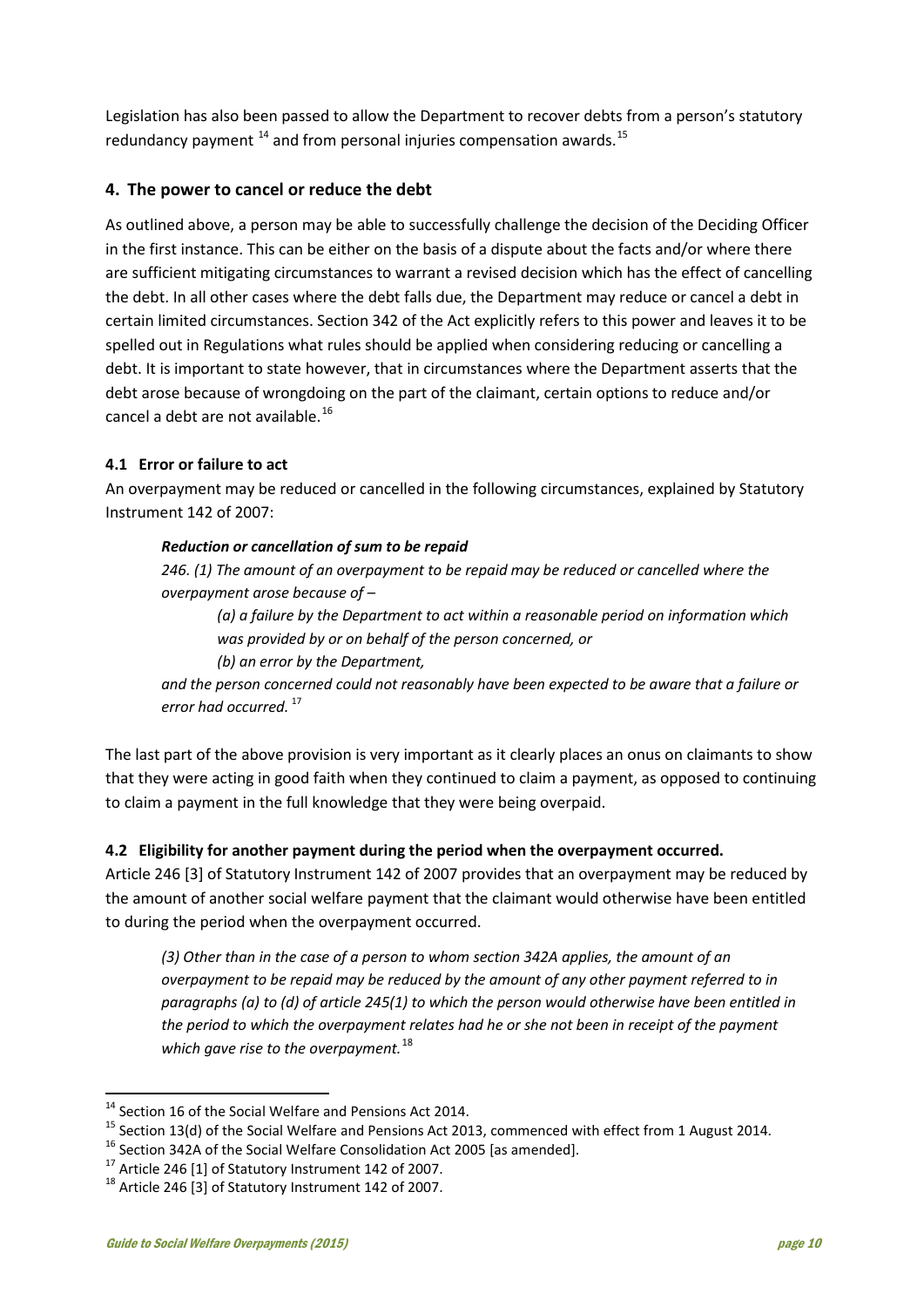Please note that this provision cannot be used in cases where the Department claims that there was fraud on the part of the claimant; that is, where a decision has been made by a Deciding Officer or an Appeals Officer in accordance with Sections 302 [a], 319 [a] or 325 [a] of the Act. This restriction applies to decisions made on or after 29 June 2011.<sup>[19](#page-12-0)</sup>,<sup>[20](#page-12-1)</sup>

#### **4.3 Cancellation of the debt in other circumstances**

The Department may decide to write off a debt where there is no possibility of recovery. An obvious example is when a claimant dies and there are insufficient funds in his/her estate to repay the overpayment. Another example is where the Department is unable to prove that the debt is owed and the claimant disputes the debt. This may arise in circumstances where Department writes to a claimant for the purpose of recovering a debt that was allegedly incurred many years ago but the Department failed to act to recover the debt at the time, and there is neither evidence that the claimant conceded liability nor records to adequately support the Department's assertion.

#### **4.4 Historical overpayments**

It is a fundamental principle of law that where a party delays at length in asserting his or her legal rights and the person or persons against whom those rights are asserted will suffer prejudice, then it may be a breach of fair procedures to allow those legal rights to be enforced. This principle is well established in respect of litigation in Ireland by the Statute of Limitations 1957 (as amended). The Statute of Limitations provides specific time limits in respect of, for example, personal injury claims (two years) and defamation (one year).

Claims for a debt are based in contract law and/or arise under statute; they are subject to a limitation period of six years.<sup>[21](#page-12-2)</sup> There is a specific exception to the Statute of Limitations for certain types of debt owed to the Social insurance Fund (which means overpayments of benefit) and a claim in court can be brought for those debts at any time. However it may be a defence in court for a person to say that he or she has been significantly disadvantaged by the delay. A person will need legal advice if he or she wishes to make this defence.

The Department also has statutory recovery powers which allow deductions from ongoing social welfare payments which do not require it to sue a debtor in court. As such, the Statute of Limitations does not arise. As a result, current social welfare claimants do not have the protection of the legislative time limits that would ordinarily apply for debt recovery.<sup>[22](#page-12-3)</sup> A person may no longer be in a position to generate an income to pay the debt, as his or her circumstances may have changed significantly (due to unemployment, age or illness, for example). In addition, greater recovery powers may be applied now than previously. Specifically, the Department may now recover up to 15% of a person's social welfare payment regardless of the effect on his or her situation, whereas prior to 2012

<span id="page-12-0"></span><sup>&</sup>lt;sup>19</sup> These sections of the Act refer to the authority of Deciding Officers, Appeals Officers and Designated Officers [Supplementary Welfare Allowance claims] to determine the effective date of a decision; see Part 2 of Guide.

<span id="page-12-1"></span><sup>&</sup>lt;sup>20</sup> Section 8 of the Social Welfare (Miscellaneous Provisions) Bill 2015 provides that the limitation on the ability of a fraudulent debtor to seek an 'offset' is restricted to overpayments which arose because of decisions made by Deciding Officers, or Appeals Officers, on or after 29 June 2011.<br><sup>21</sup> Section 11(1) (a) of the Statute of Limitations 1957.<br><sup>22</sup> Time limits do apply in cases where the Department goes to court to recover a debt.

<span id="page-12-2"></span>

<span id="page-12-3"></span>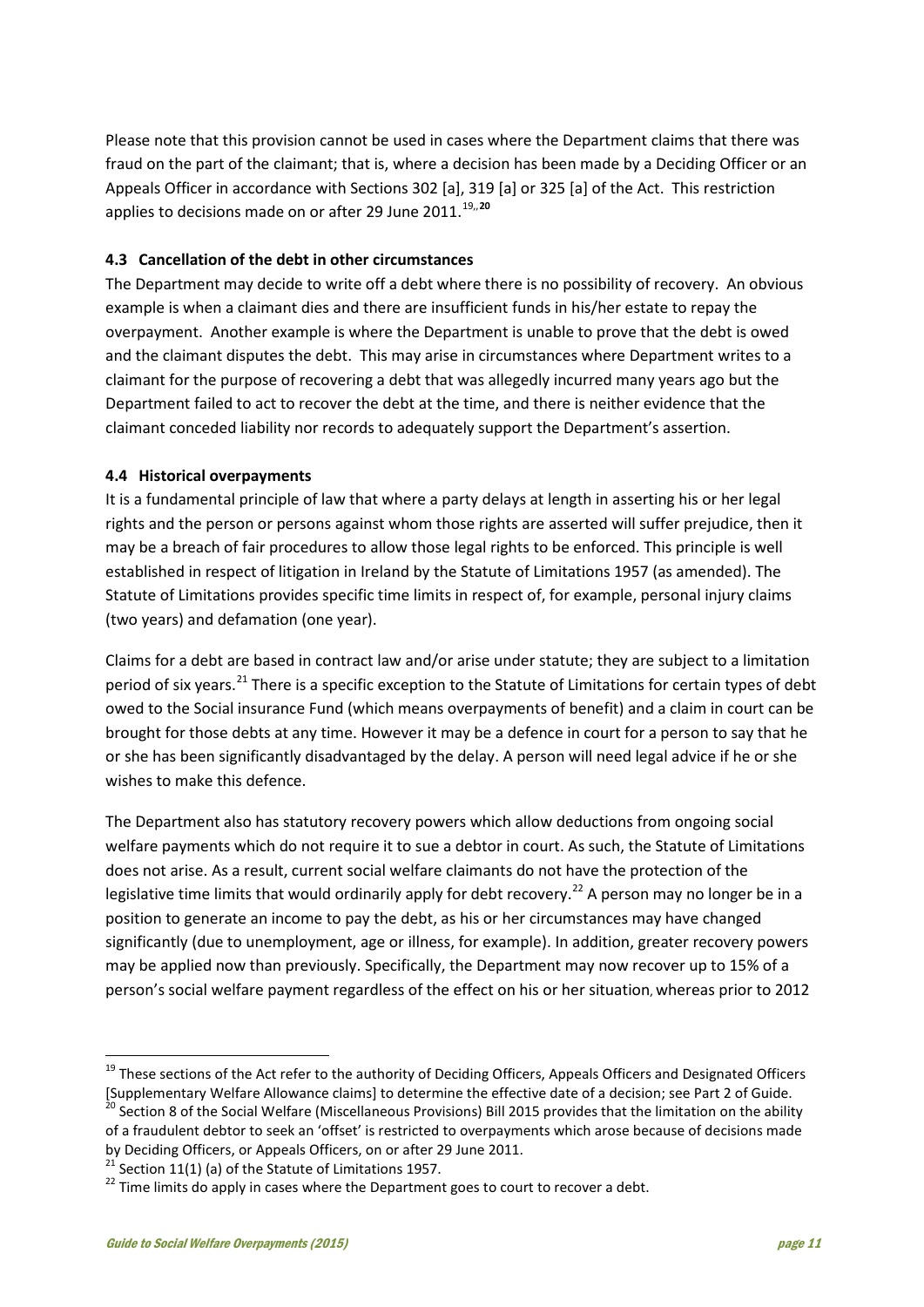it could not recover an amount that would have the effect of reducing a person's income to below the applicable basic Supplementary Welfare Allowance rate.

In cases where the Department failed to act within a reasonable timeframe to recover a debt and the claimant did not accept liability, the claimant may have a basis for challenging the overpayment. In order to assess this, they would require independent legal advice.

It is worth referring to a submission to the Department made by the independent law centre, Community Law and Mediation.<sup>[23](#page-13-0)</sup> It discusses the legal issues associated with the recovery of overpayments in the context of the new recovery powers granted to the Department by section 13 of Social Welfare Act 2012 and also includes a case study on historic overpayments.

#### **4.5 Estate cases**

'Estate cases' refer to the recovery of overpayments from the estate of a deceased claimant. In this regard, the personal representative (or executor) responsible for carrying out the dead person's will and acting for the estate may have specific legal obligations to disclose the assets of the deceased to the Department before the estate is distributed. You should consult the Department guidelines, available online at [http://bit.ly/DSPestates.](http://bit.ly/DSPestates)

# **5. What action can be taken in the event that the Department rejects a claimant's response to a debt recovery proposal?**

Should the Department reject the claimant's response to its proposal, there is no right of appeal to the Social Welfare Appeals Office. Nevertheless, a person might have grounds to make a complaint to the Office of the Ombudsman, or be directed to seek legal advice to investigate if any further legal avenues are available by approaching independent law centres or seeking legal advice from the Legal Aid Board.

# **5.1 The Office of the Ombudsman[24](#page-13-1)**

The role of the Ombudsman is to establish whether a decision by a public body is fair. In considering a complaint, the Ombudsman will investigate the action by the public body in order to establish:

- Did the action of the public body adversely affect the complainant, and
- Was the action or might the action have been:
	- $\circ$  taken without proper authority,
	- o taken on irrelevant grounds,
	- o the result of negligence or carelessness,
	- o based on erroneous or incomplete information,
	- o improperly discriminatory,
	- o based on an undesirable administrative practice, or
	- o otherwise contrary to fair or sound administration.

In all cases, before proceeding to make a complaint to the Ombudsman, the claimant should have first made his or her case to the Department. If the Department rejects the claimant's alternative

<span id="page-13-0"></span><sup>&</sup>lt;sup>23</sup> See submission online at [http://bit.ly/CLMNsub.](http://bit.ly/CLMNsub)

<span id="page-13-1"></span><sup>&</sup>lt;sup>24</sup> Information on the role of the Ombudsman's Office is on its website – see resources section at end of guide.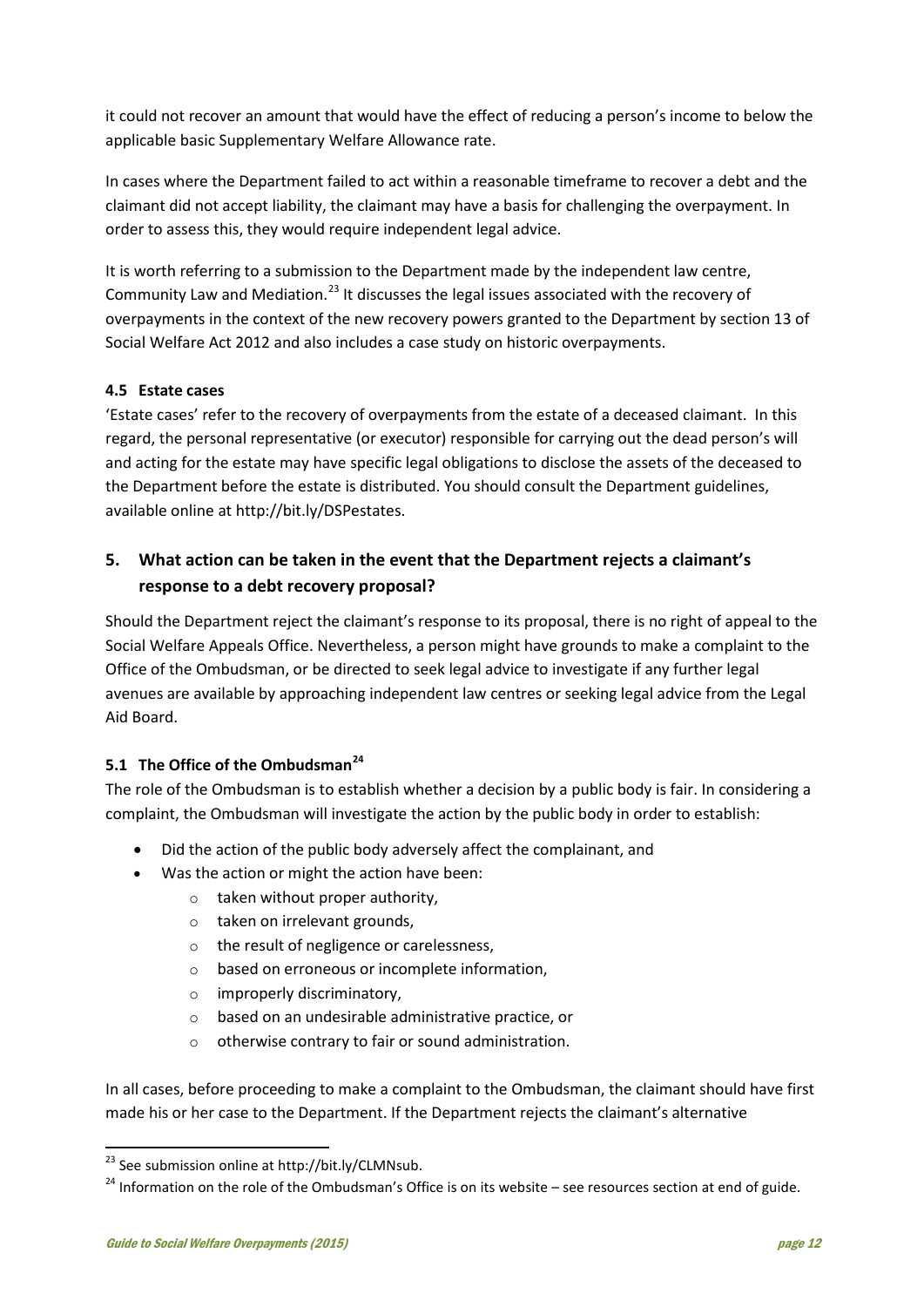repayment proposal, or does not respond within a reasonable time, the claimant can proceed to submit a complaint to the Ombudsman's Office.

The following would need to be established in cases where a claimant agrees to repay the debt, but does not agree to the amount to be recovered on a weekly/monthly basis:

- Did the claimant submit credible proofs that they did not have the capacity to meet the repayment arrangement as proposed by the Department? Proof would include a completed Standard Financial Statement, evidence of outgoings such as housing costs and utility bills, prescription costs, other debt liabilities etc.
- In rejecting the claimant's repayment proposal, did the Department provide reasons for refusing it?

#### **5.2 Legal proceedings**

In some cases a claimant may require legal representation, particularly if the case raises procedural issues concerning the rights of natural justice and fair procedures. This raises practical challenges in terms of finding a solicitor who is familiar with social welfare law and of legal costs. A social welfare claimant will probably not be able to pay for private legal advice. As there is no state civil legal aid available for cases before the Social Welfare Appeals Office, $^{25}$  $^{25}$  $^{25}$  a claimant will need to consult a private solicitor or an Independent Law Centre. As a first step, a claimant should make contact with relevant frontline organisations such as Citizens Information Centres, the Money Advice and Budgeting Service or an Independent Law Centre (see "Resources" below) which provides advice on social welfare law. These organisations may be able to establish whether legal representation is required and may be in a position to make a referral to a solicitor or other body prepared to deal with the case.

#### **6. Key points for Claimants and Advisors where an overpayment is alleged**

In the event of an overpayment, it is important that claimants consider all their options. The key points may be summarised as follows:

- a) If the decision by the Deciding Officer is recent, consider lodging an appeal with the Social Welfare Appeals Office. In this situation the claimant should also write to the Department requesting that no action be taken to recover the debt as the matter is before the Appeals Office.
- b) Always request proof of the debt in writing, and use the Freedom of Information Act to request records/the claimant's file.
- c) If the claimant agrees to repay the overpayment, he or she should not accept an agreement which has the effect of causing him or herself undue hardship. If submitting an alternative repayment plan to the Department, the claimant should submit evidence that credibly supports their proposal.
- d) Make sure that all communication with the Department is in writing.

# *FLAC & CLM are grateful to Alan Brady BL, Ciara Murray and Michael Farrell for their input to this guide.*

<span id="page-14-0"></span> $25$  Excluded under Civil Legal Aid Act 1995. FLAC's guide to the civil legal aid system is at bit.ly/CLAguide2014.